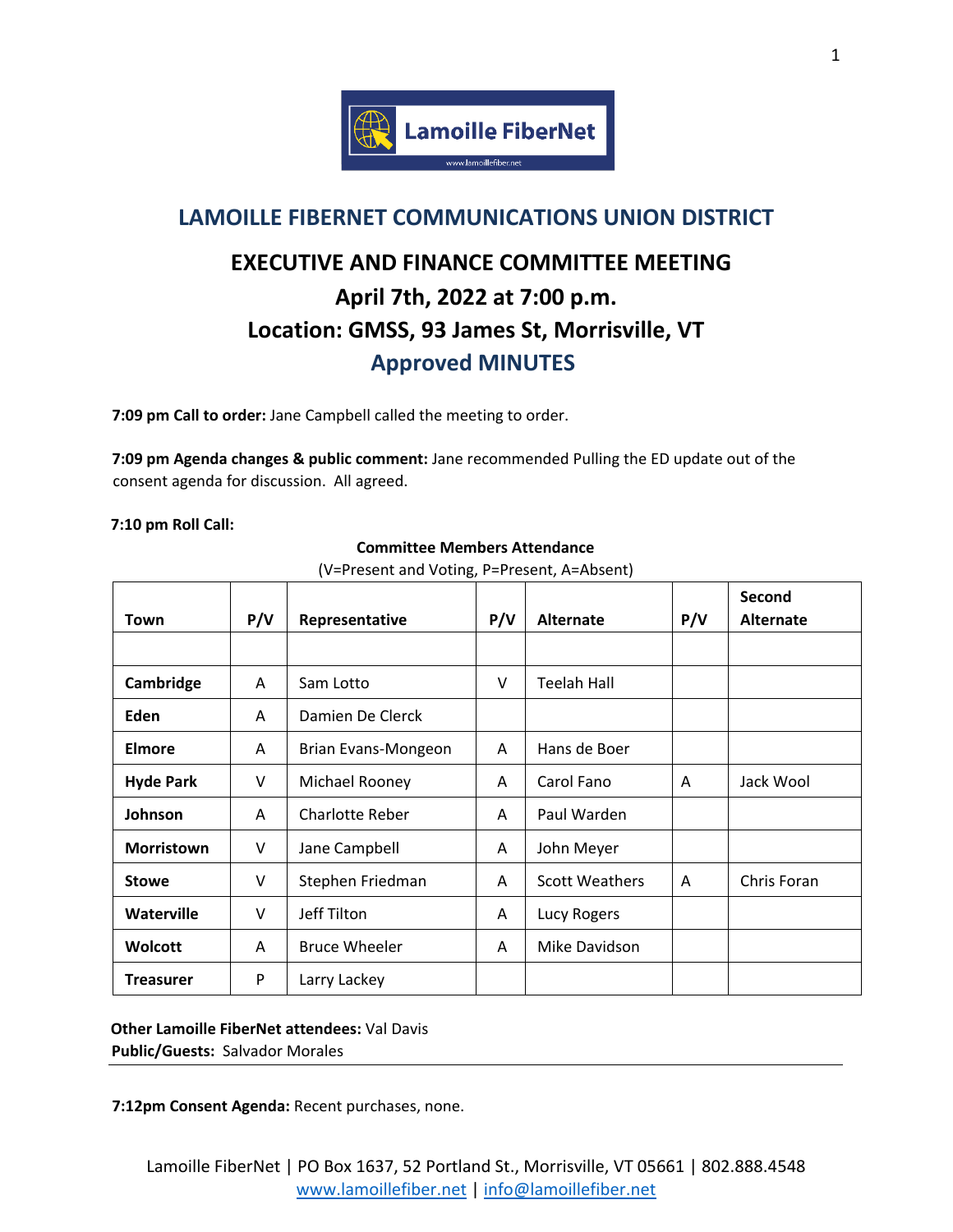**7:13 ED Updates**: Val noted that Tilson had delivered their high-level design. They updated their GIS information online. We need to go through it to confirm the accuracy. Val is communicating with Tilson about payment. Committee members again expressed concerns about Tilson's lack of timeliness and deliverables and, also, given their discomfort with having NRTC work for no payment and therefore no responsibility for the work, they suggested setting up an hourly payment arrangement with NRTC. Lisa Birmingham has accepted the position and will be starting soon. Jane inquired about the VCBB pre-purchase of materials. Val explained that the VCBB is working on a mechanism to pre-order materials. VCBB will actually purchase the materials and disperse to the CUDs against their grant dollars. Val noted that he is working on a Pole Study RFP. He is working on determining where our buildings will be placed and what easements will be needed. Also, the Pole Study may be redundant work. Val is continuing to investigate. Val is continuing to try to arrange an hourly working agreement with NRTC. Val reminded committee members that Selectboard reappointments will be due at the end of April: Val will schedule a special May meeting for election of officers and committee assignments.

## **7:17 pm:** Teelah joined.

**7:23 pm Fiber Broadband Association:** Val wants to join the Fiber Broadband Association. Val looked at other associations to join. Val determined that the FBA is the best association. Other associations focus more on power utilities. Jane said it is Val's decision. Val said it will not affect the bottom line of the budget. Val will be joining the FBA at a cost of around \$1200 per year.

**7:27 pm Change to Bylaws with attendance requirements:** Jeff Tilton crafted the initial language. Jane pointed out that we don't have an "Executive Assistant" and that the verbiage should be changed to reflect Lisa Birmingham's title "Grants Administrator/Office Coordinator." Stephen Friedman thought the verbiage was vague and suggested verbiage changes to better reflect the spirit of the intention. Jane suggested "each town" be present through either a primary or alternate representative. Jane suggested language stating that "primary and alternate representatives should keep themselves up to date with the CUDs activity. Jeff Tilton advised that this is designed to create a mechanism to allow the CUD to contact the Town in the event that the town is not being represented regularly.

Jeff Tilton made a motion that the board adopt the bylaws change with appropriate language; Teelah Hall seconded. All in favor; no abstentions.

**7:29 pm:** Larry Lackey joined.

**7:43 pm PTF Update** : Stephen Friedman made the motion to enter executive session after making a specific finding that premature general public knowledge of contract negotiations would clearly place the public body or a person involved at a substantial disadvantage. Paul Warden seconded. All voted in favor. Entered Executive Session.